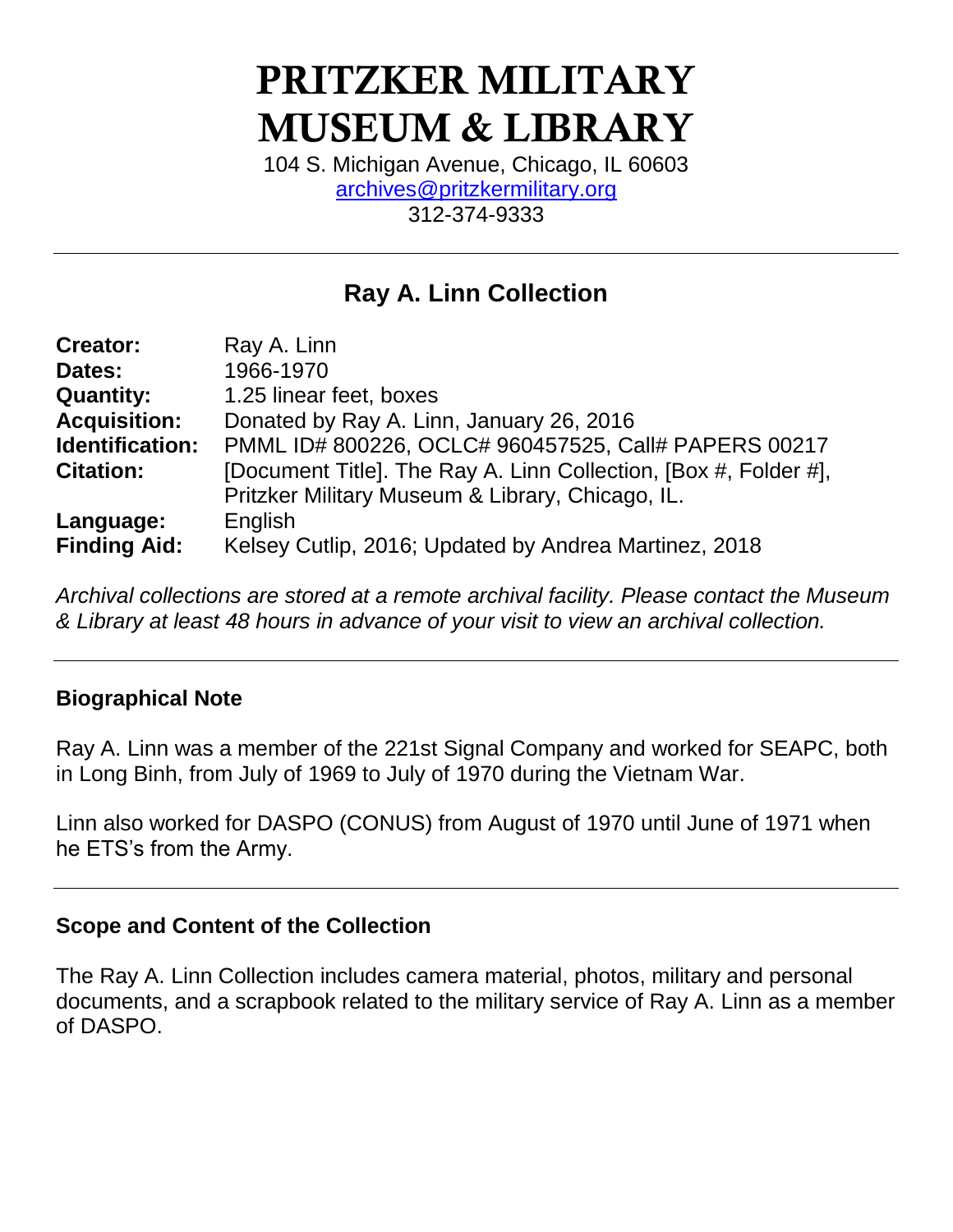#### **Arrangement**

The collection arrived with no discernable arrangement and was rearranged chronologically, with the exception of a scrapbook kept in original order, into series by PMML staff. The collection consists of three series:

#### **Series One: Personal and Military Documents**

Series includes military training documents and notes, including personal military documents.

#### **Series Two: Newspapers**

Series includes three editions of the 1<sup>st</sup> Signal Brigade Communicator.

#### **Series Three: Photos and Scrapbook**

Series includes a scrapbook relating to Bob Hope's Christmas show, and various photos.

#### **Rights**

Copyrights held by Ray A. Linn were transferred to the Pritzker Military Library. All other rights are held by the author or publisher. Users assume responsibility for following copyright laws as established by US Code Title 17.

#### **Separations**

| <b>Item ID</b> | <b>Call Number</b> | <b>Description</b>                                             |
|----------------|--------------------|----------------------------------------------------------------|
| 800226055      |                    | Lunasix 3 Light Meter                                          |
| 800226056      |                    | <b>Embroidered Camera Strap</b>                                |
| 800226057      |                    | Nikon Nikomat Camera                                           |
| 800226058      |                    | Department of Defense Certificate of Appreciation<br>and cover |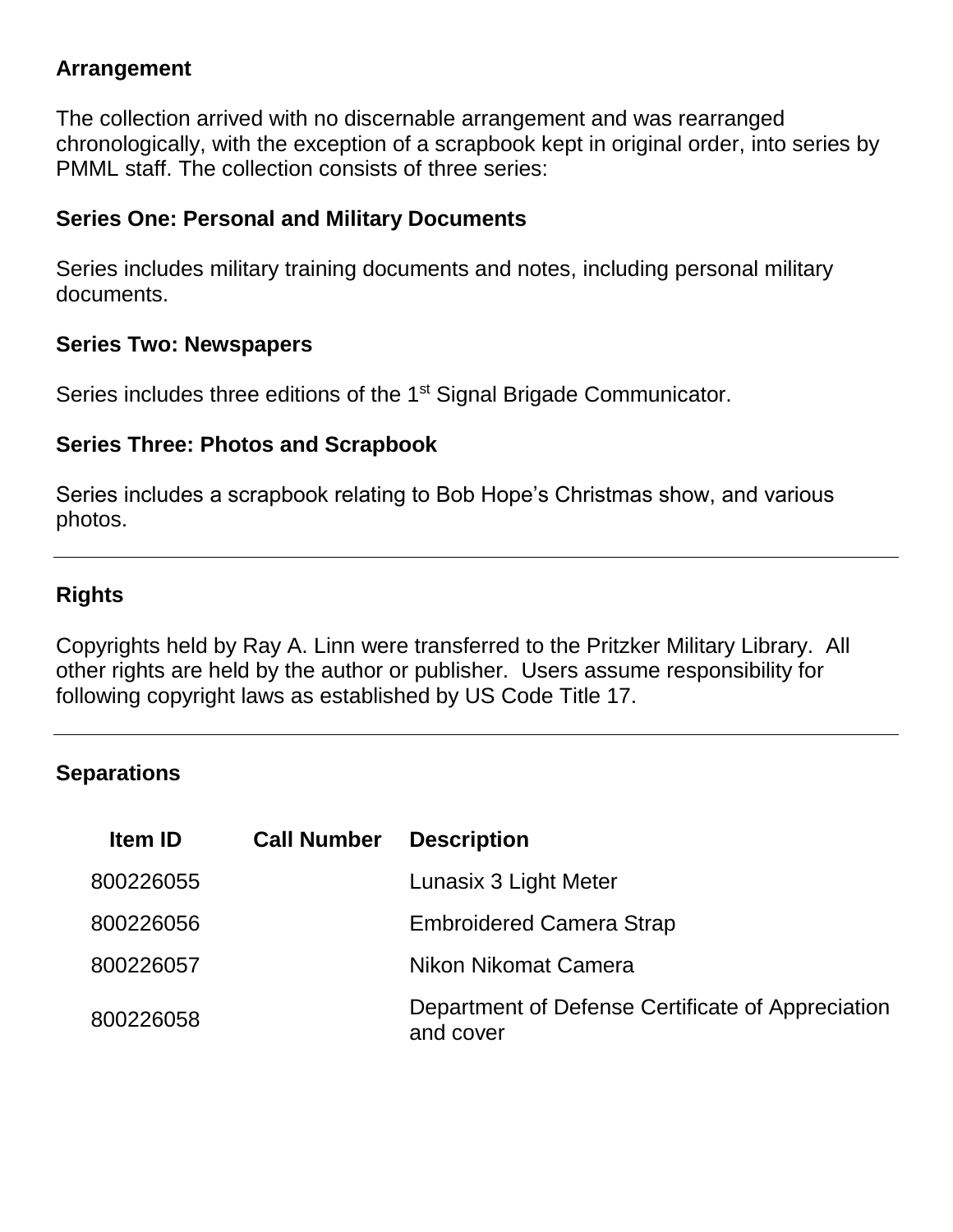#### **Key Subjects**

This collection is indexed under the following headings in the Library's online catalog. Researchers interested in materials about related topics, persons, or places should search the catalog using these subject headings.

#### **Subjects**

Vietnam War, 1961-1975. Vietnam War, 1961-1975 --Photography. Photography. Soldiers--Recreation.

#### **Container List**

|   |              | Box Folder Item ID# | <b>Title</b>                                                                                                 | <b>Dates</b> |
|---|--------------|---------------------|--------------------------------------------------------------------------------------------------------------|--------------|
|   |              |                     | <b>Series 1: Military and Personal</b><br><b>Documents</b>                                                   |              |
|   |              |                     | <b>Military Training Documents and Notes</b>                                                                 |              |
| 1 | 1            | 800226001           |                                                                                                              |              |
|   |              | 800226002           | <b>Extension Courses for Signal Specialists</b><br>pamphlet                                                  | 1/1/1968     |
|   |              | 800226003           | Department of Specialist Training: Still<br><b>Photography Course Training Assignment</b><br><b>Outlines</b> | 1968         |
|   |              | 800226004           | Handwritten notes pertaining to the Still<br><b>Photography Course</b>                                       | 1968         |
| 1 | $\mathbf{2}$ |                     | <b>Personal Documents</b>                                                                                    |              |
|   |              |                     | 800226005 Press Card                                                                                         | 3/1/1967     |
|   |              |                     | 800226006 Registration Certificate                                                                           | 10/11/1966   |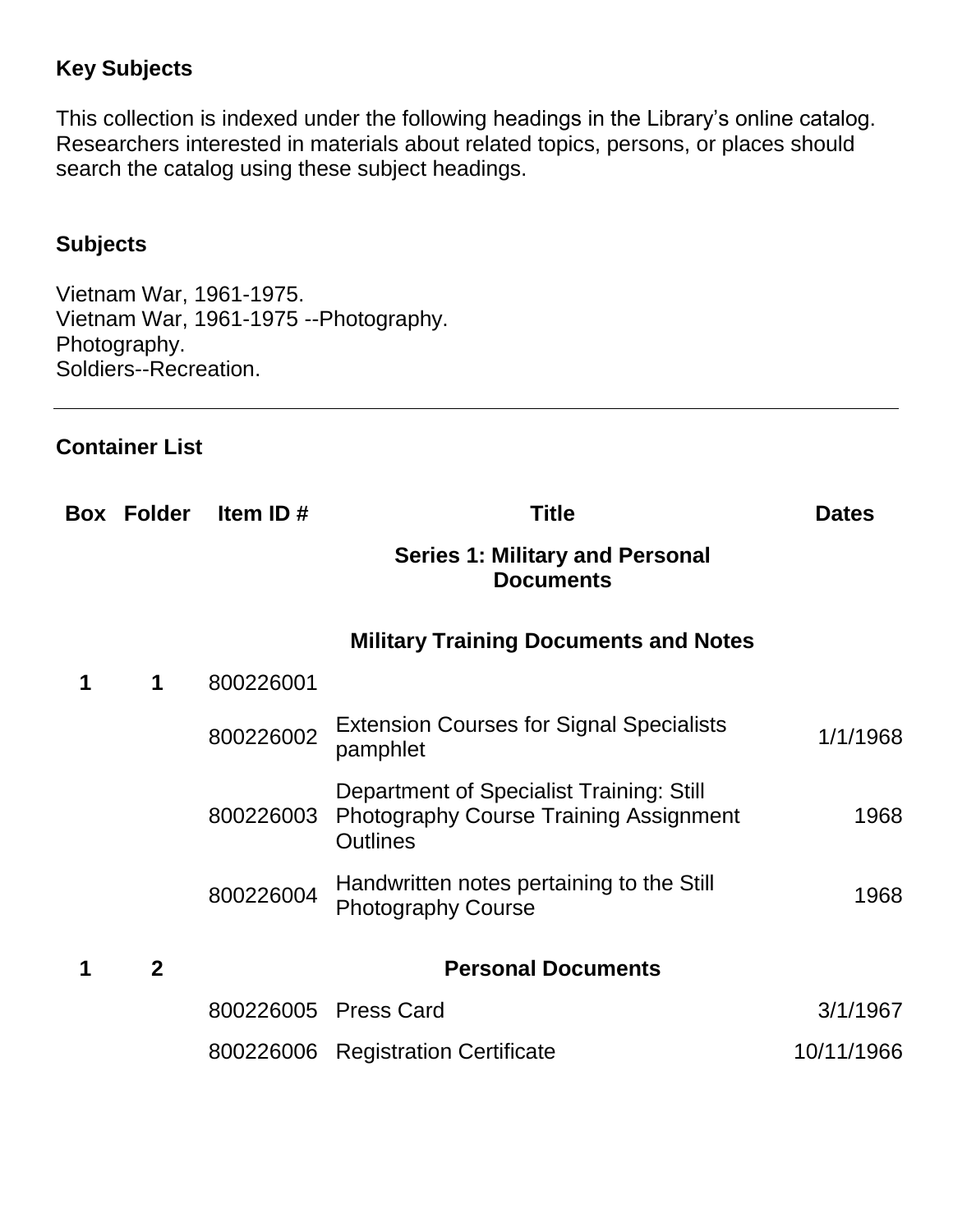# **2 1 Series 2: Newspapers**

| 800226007 | 1st Signal Brigade Communicator Vol 3, No.<br>15 | 3/14/1970 |
|-----------|--------------------------------------------------|-----------|
| 800226008 | duplicate copy "                                 | 3/14/1970 |
| 800226009 | duplicate copy "                                 | 3/14/1970 |
| 800226010 | 1st Signal Brigade Communicator Vol 3, No.<br>17 | 4/1/1970  |
| 800226011 | duplicate copy "                                 | 4/1/1970  |
| 800226012 | 1st Signal Brigade Communicator Vol 3, No<br>18  | 4/11/1970 |
| 800226013 | duplicate copy "                                 | 4/11/1970 |

# **Series 3: Photos and scrapbooks**

# **3 Bob Hope Christmas Show Scrapbook**

| 800226014 | Scrapbook: Bob Hope Christmas Show 1969                                   | 1969 |
|-----------|---------------------------------------------------------------------------|------|
| 800226015 | Page 1: Title Page- Bob Hope Christmas<br>Show 1960 photos by Ray A. Linn | 1969 |
| 800226016 | Page 2: Photo of man with a cap                                           | 1969 |
| 800226017 | Page 3: Photo of Bob Hope at a mic with a<br>golf club                    | 1969 |
| 800226018 | Page 4: Photo of woman on stage in a gold<br>sequins bodysuit             | 1969 |
| 800226019 | Page 5: Photo of woman dancing on stage in<br>a gold sequins bodysuit     | 1969 |
| 800226020 | Page 6: Photo of a man and woman at a mic                                 | 1969 |
| 800226021 | Page 7: Photo of a woman wearing a first<br>infantry division hat         | 1969 |
| 800226022 | Page 8: Photo of a woman singing on stage                                 | 1969 |
|           |                                                                           |      |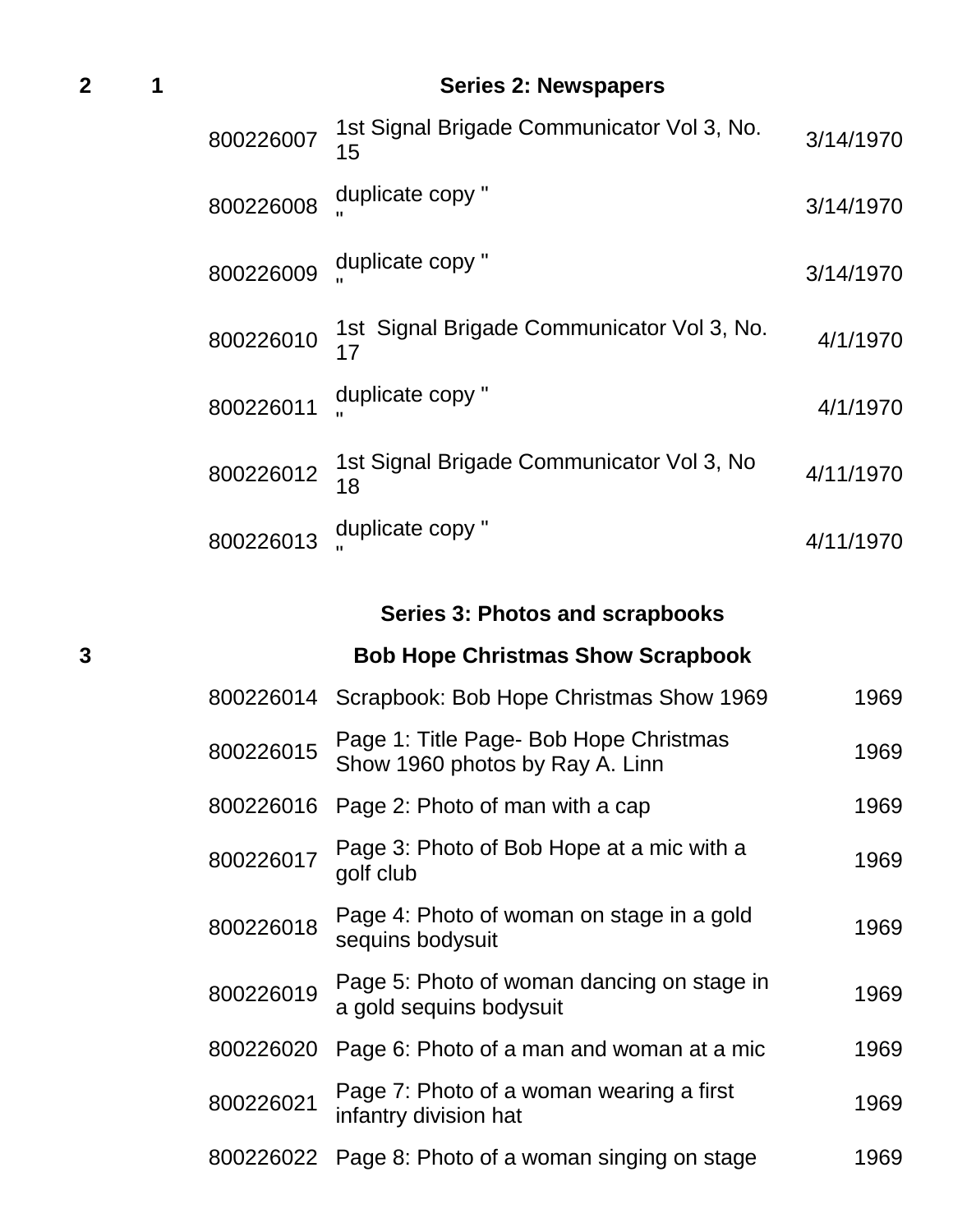| 800226023                                                                | Page 9: Photo of a woman singing on stage                                    | 1969 |  |
|--------------------------------------------------------------------------|------------------------------------------------------------------------------|------|--|
| 800226024                                                                | Page 10: Headshot of a woman in a first<br>infantry division hat             | 1969 |  |
| 800226025                                                                | Page 11: Photo of a woman singing on stage<br>holding a mic                  | 1969 |  |
| 800226026                                                                | Page 12: Photo of Bob Hope and a woman<br>acting on stage                    | 1969 |  |
| 800226027                                                                | Page 13: Photo of 8 women singing on stage                                   | 1969 |  |
| 800226028                                                                | Page 14: Photo of 9 women singing on stage                                   | 1969 |  |
| 800226029                                                                | Page 15: Photo of a group of women and<br>Bob Hope on stage                  | 1969 |  |
| 800226030                                                                | Page 16: Photo of a group of women<br>dancing on stage                       | 1969 |  |
| 800226031                                                                | Page 17: Photo of three women singing at a<br>mic                            | 1969 |  |
| 800226032                                                                | Page 18: Photo of Bob Hope and a women<br>on stage                           | 1969 |  |
| 800226033                                                                | Page 19: Photo of Bob Hope and group of<br>women on stage                    | 1969 |  |
| 800226034                                                                | Page 20: Closing Page- Bob Hope<br>Christmas Show 1960 photos by Ray A. Linn | 1969 |  |
| <b>Loose Photos from the Bob Hope</b><br><b>Christmas Show Scrapbook</b> |                                                                              |      |  |
| 800226035                                                                | Photo of Ray A. Linn                                                         | N.D. |  |
| 800226036                                                                | Photo of Vietnam mother and her children                                     | N.D. |  |
| 800226037                                                                | Photo of Vietnam mother and her children:<br>duplicate but different size    | N.D. |  |
| 800226038                                                                | Photo of three Vietnamese boys                                               | N.D. |  |
| 800226039                                                                | Photo headshot of Ray A. Linn                                                | N.D. |  |

**3 1**